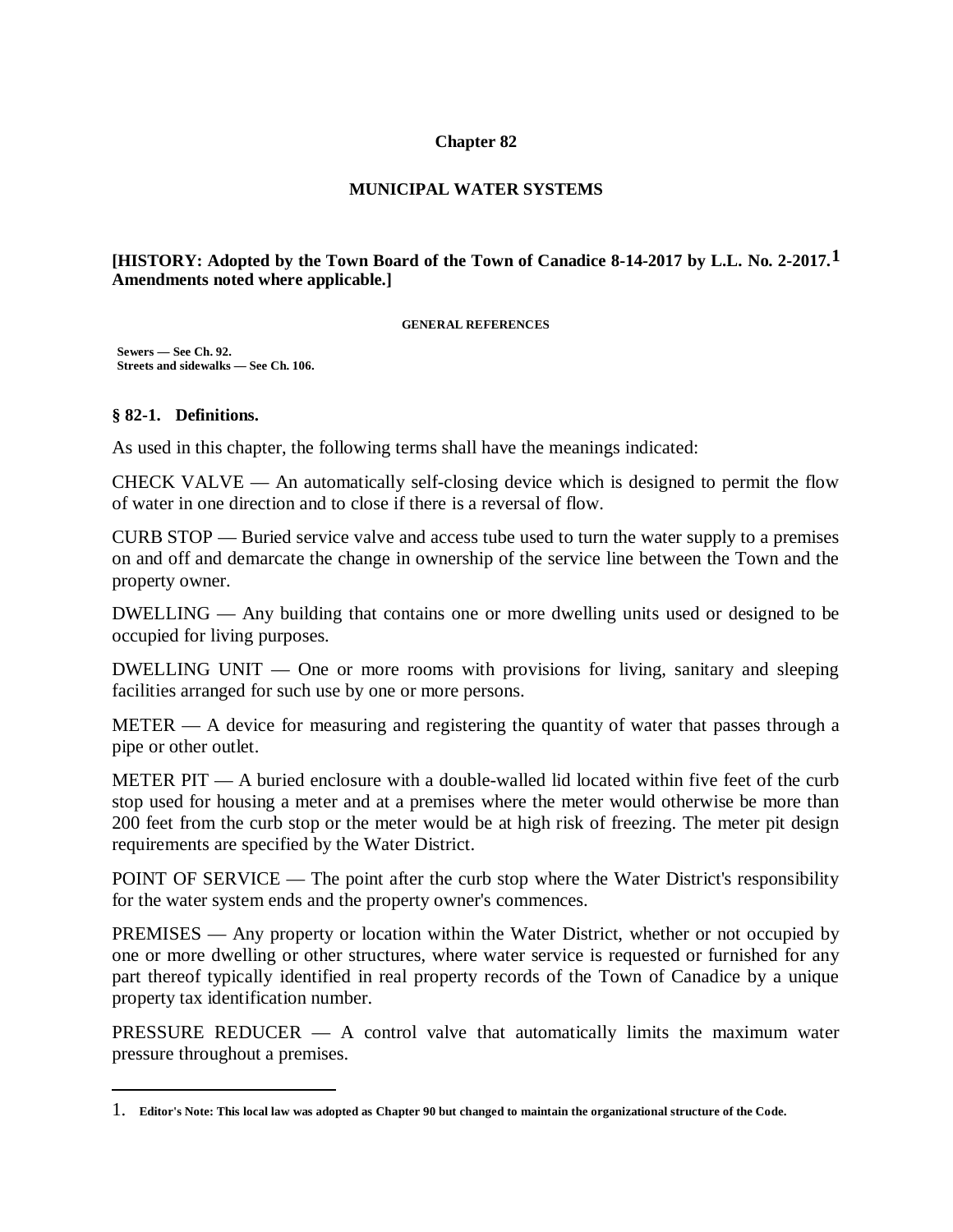PROPERTY OWNER — The person(s) or entity that has legal or equitable title to any premises and responsibility for payment of charges for water facilities and services.

REDUCED PRESSURE ZONE DEVICE (RPZ) — An automatic device specifically approved by the New York State Department of Health that contains a minimum of two independently acting check valves together with an automatically operated pressure differential relief valve located between the two check valves. During normal flow and at the cessation of normal flow, the pressure between these two checks shall be less than the upstream (public water supply) pressure. In case of leakage of either check valve, the differential relief valve shall operate by discharging to the atmosphere in order to maintain the pressure between the checks at less than the public water supply pressure. The RPZ must include tightly closing shutoff valves located at each end of the device, and each device shall be fitted with properly located test cocks.

REMOTE READ DEVICE — Meter interface mechanism that enables collection of meter data away from where the meter is mounted.

STOP AND WASTE VALVE  $- A$  type of valve that when in a closed position drains the piping downstream of it. When the valve is turned off, a small port or hole in the valve body is uncovered, permitting water downstream of the valve to drain out preventing a freeze-up in cold weather.

SUPPLEMENTAL WATER SOURCE — Any water source or system other than the public water supply that may be available at a premises, including but not limited to water supplied from Honeoye Lake and private wells.

TOWN — The Town of Canadice, administrator and operator of the Water District.

TRACER WIRE — Metallic wire installed with buried pipes to assist in locating the pipes in the future.

VALVE BOX — Enclosure for housing valves.

WATER DISTRICT — The Town of Canadice Water District No. 1 and any extensions thereto includes both the legally defined water distribution service area as well as the administrative and operational functions that are required to provide the water service. Water District agents include employees or contractors of the Town or the Water District, including but not limited to the City of Rochester Water Bureau.

WATER SYSTEM — All piping, pumps, tanks, equipment, meters and appurtenances necessary to provide water services in the Water District, up to and including the curb stop.

# **§ 82-2. Acceptance of rules and amendments.**

Every property owner or whose premises shall be supplied with water by the Town of Canadice shall be deemed to have accepted and approved the rules governing and regulating the supply of water, and the same shall constitute a contract between such property owner and the Town. Property owners' continued receipt of water services after amendments or changes to these rules shall be deemed an acceptance of such amendments or changes.

# **§ 82-3. Eligibility for service.**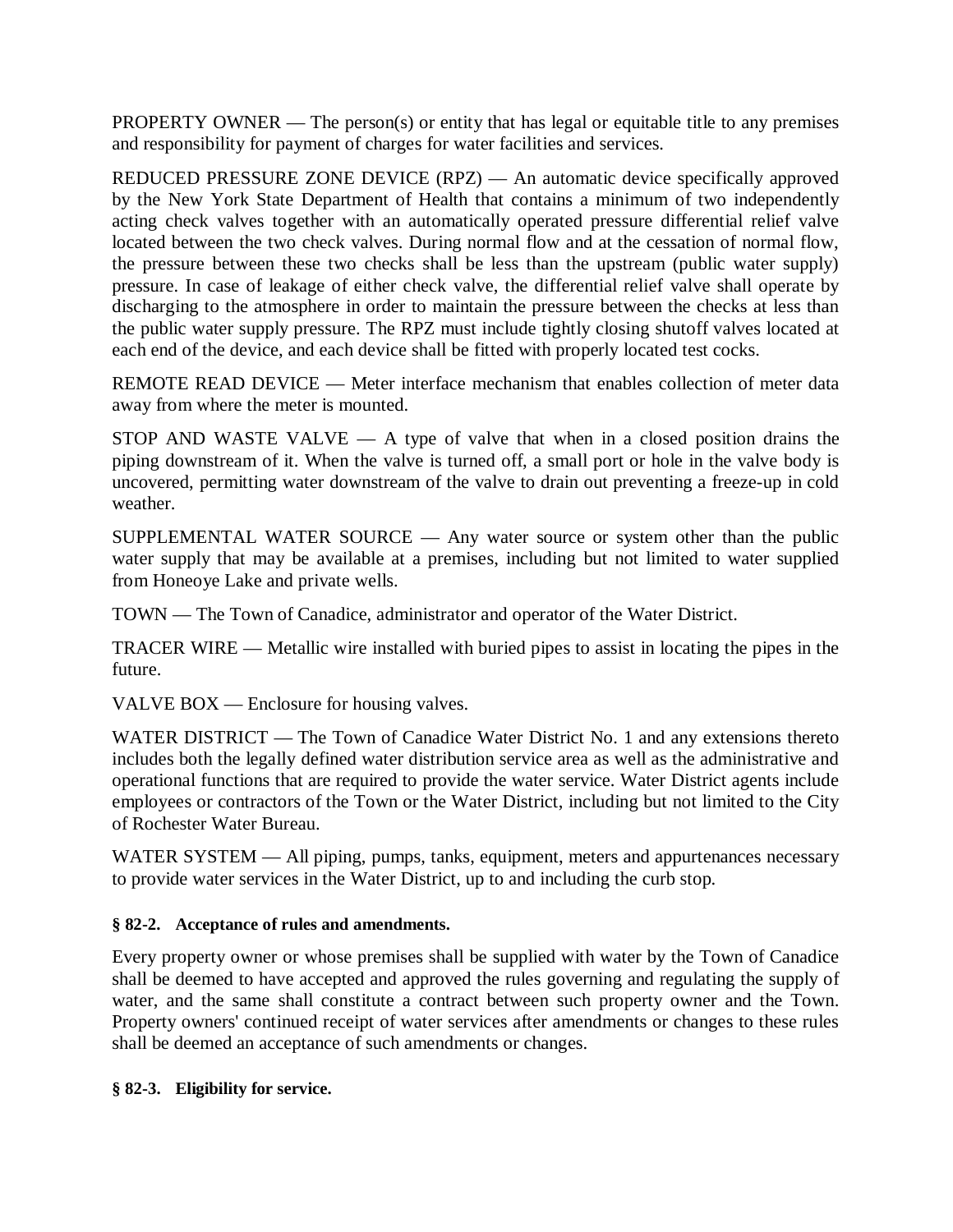Structures eligible for service must be located within the Water District.

# **§ 82-4. System safety and integrity.**

In order to ensure the safety and integrity of both the water supply and the water system, the New York State Uniform Fire Prevention and Building Code and New York State Sanitary Code shall apply in addition to the requirements contained herein. This includes design and construction standards intended to prevent contamination of the water system by supplemental water sources.

# **§ 82-5. Right of entry.**

Agents of the Town and the Water District, upon presentation of proper credentials and with the property owner's permission, may enter upon any premises where water is supplied by the Water District or upon any premises where an application for water services is pending to inspect the premises. Water service may be denied if the property owner does not grant permission for entry.

# **§ 82-6. Agent of property owner.**

A plumber or any other person designated and/or hired by the property owner to perform water services at the premises will be considered the agent of such property owner and shall not be deemed agents of the Water District. The Town and Water District shall not be responsible for the acts of such persons.

# **§ 82-7. Application for service.**

Every property owner desiring a supply of water from the Water District must make an application at the office of the Town Clerk for a service connection. Such application shall be submitted upon a blank form furnished by the Town which must be signed by the property owner or its duly authorized agent. All fees for account setup and connection, as determined and published by the Town, must be paid at the time the application is submitted.

# **§ 82-8. Installation of service connections to principal mains.**

All service connections with the principal mains and service pipes from said principal mains to within approximately two feet from a property line, easement boundary or right-of-way boundary, including tapping of the main, service pipe and curb stop for same, shall be installed only by properly authorized persons acting under the direction of the Water District or Town at the expense of the property owner pursuant to the Town's fee schedule.

# **§ 82-9. Connections from curb stop to premises.**

All connections from the curb stop to the premises, including the meter pit, meter yoke, pressure reducer, check valve and/or reduced pressure zone device, shut-off valves/stops and other appurtenances related to the connection shall be made by the property owner or its agent at the property owner's cost and expense, pursuant to the provisions of the Town Code and subject to inspection by the Water District before the water service is turned on.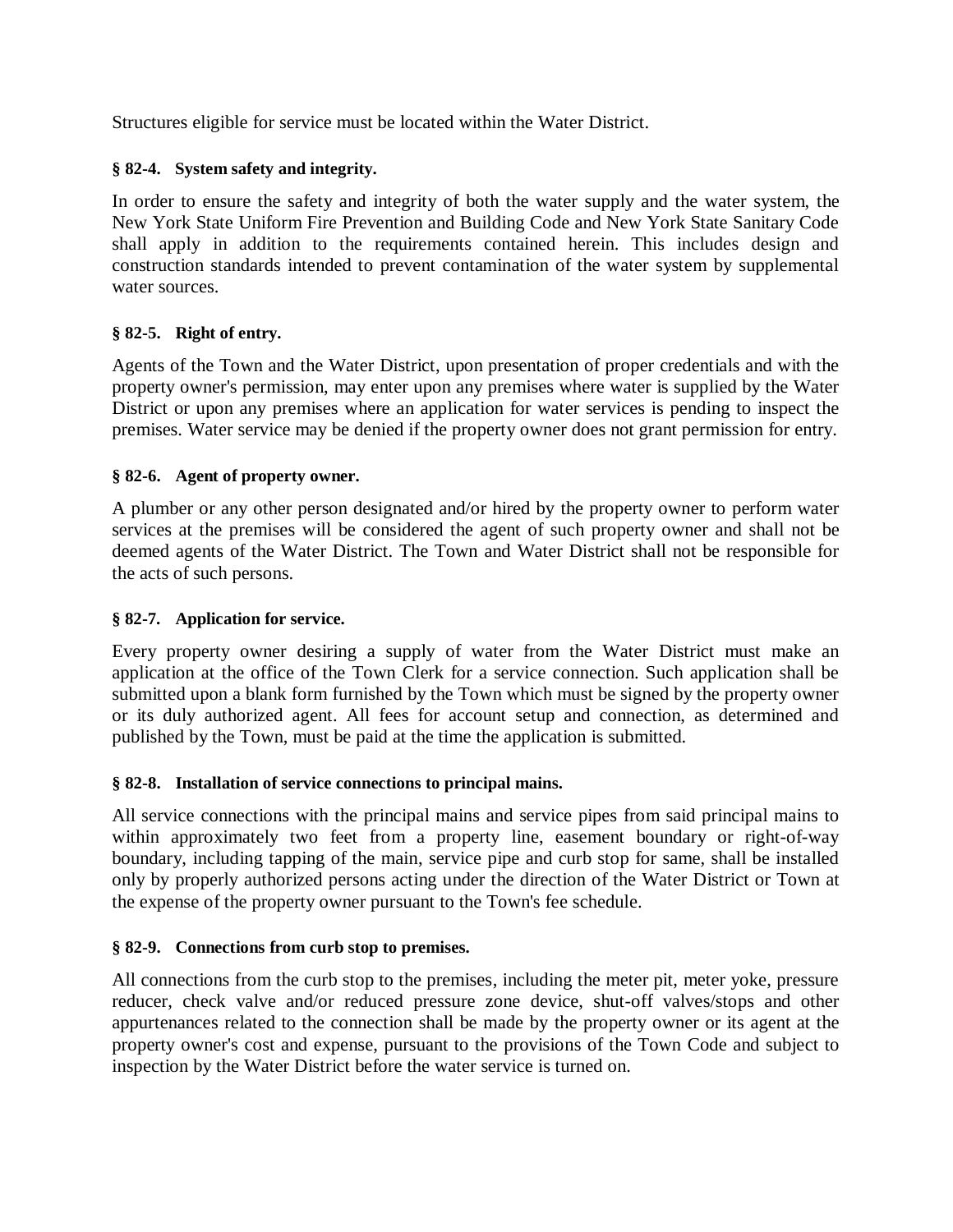# **§ 82-10. Service pipe specifications.**

The service pipe between the curb stop and the premises shall be high-density polyethylene (HDPE).

# **§ 82-11. Laying of service pipe.**

Service pipe will be required to be laid not less than four feet six inches below the surface of the earth at any point to the inside of the foundation wall of the building into which the water service is introduced. If the building is not on a foundation wall that is at least five feet high, then a meter pit is required, and the service pipe shall be laid not less than four feet six inches below the surface of the earth until it is within the perimeter of the building's crawl space or adjacent to the building's slab or pad.

# **§ 82-12. Tracer wire.**

All nonmetallic service pipe installations shall also require the installation of a tracer wire.

# **§ 82-13. Meter pits.**

Property owners may use meter pits at their discretion. Meter pits are required if the structure where service is to be provided is:

- A. Greater than 200 feet from the curb stop; or
- B. Not on a basement that is at least five feet high; or
- C. Subject to freezing temperatures (structure is on pilings, slab, crawl space or basement less than five feet high).

# **§ 82-14. Open trench; protection; inspection.**

In the case of any excavation for the introduction of any water pipe or connection under authority from the Town, the property owner will be held responsible for the trench that has been opened. Warning lights, flags, signs, barricades or other means of protection against accident shall be provided by the property owner. Before trenches are backfilled, materials and workmanship shall be inspected by the Town and approved in writing except in the case where the trench crosses a right-of-way used for emergency or deeded public access. In the case where the trench crosses a right-of-way used for emergency or deeded public access, the section of trench crossing the right-of-way may be immediately reburied as long as the trench on either side of the right-of-way remains open for inspection.

# **§ 82-15. Stop and waste valves.**

Stop and waste valves shall be conveniently located in order to drain the meter and service pipe inside the basement wall of the building into which the service pipe extends or in such other convenient place as the Water District or Town may approve.

# **§ 82-16. Pressure reducers.**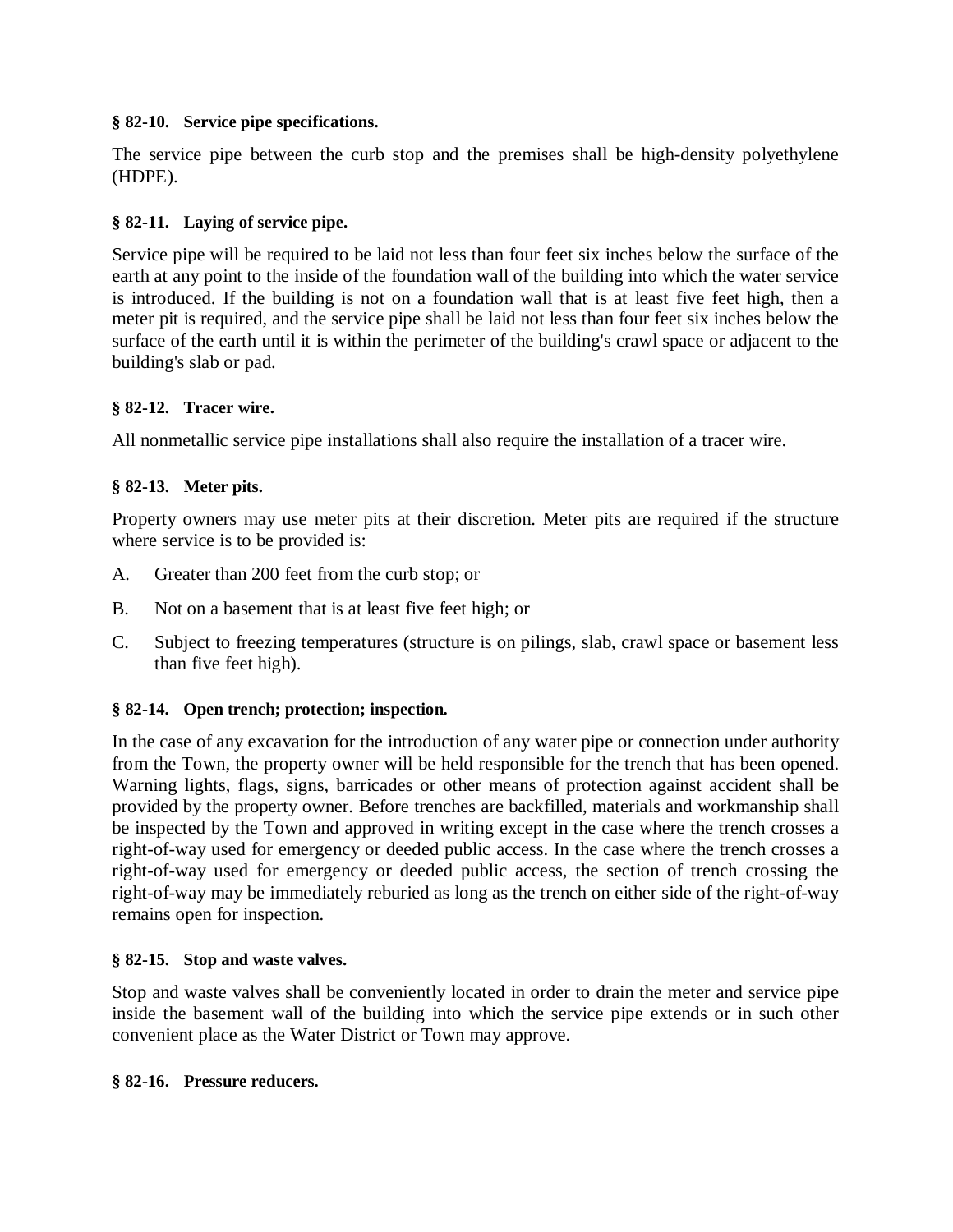Pressure reducers shall be required for all points of service that are east of County Road 36 (Honeoye West Lake Road.). The pressure reducer shall be of a type and kind acceptable under current plumbing and building codes. The Town of Canadice shall not be liable for any damage or loss of any kind to property or persons which may arise from or be caused by any change, either increase or decrease, in pressure of water supplies from any cause.

# **§ 82-17. Cross-connection.**

There shall be no cross-connection of the public water supply with any supplemental water source at any premises.

# **§ 82-18. Reduced pressure zone devices (RPZs).**

Reduced pressure zone devices (RPZs) shall be required within structures in which a supplemental water source is also present even though the supplemental water source is not cross-connected with the water system. The RPZ shall be of a type and kind approved by the New York State Department of Health. Premises with a supplemental water source present are subject to an annual inspection to assure compliance with this requirement and subject to additional Town service fees for said inspections.

# **§ 82-19. Check valves.**

Due to possible syphoning caused by short-term, high-flow events on the water system (such as large fires), check valves are required for premises west of County Road 36 (Honeoye West Lake Road) that do not already have a reduced pressure zone device installed. The check valve shall be of a type and kind acceptable under current plumbing and building codes.

# **§ 82-20. Operation of curb stops.**

Curb stops shall only be operated by agents of the Town and Water District. In case of building construction operations, special permission may be obtained from the Town under such conditions as may be prescribed.

# **§ 82-21. Maintenance of service connection.**

The property owner receiving water service shall maintain service pipes and connections in good working order from the point of service to the point water is drawn at its own expense. In case such services and fixtures are not so kept in repair, the Town may cause all necessary repairs to be made or may discontinue service to the premises. The expense of such work, including costs for unmetered water, materials and labor, may be recovered by the Water District from the property owner.

# **§ 82-22. Liability for damage.**

Any person responsible for any damage to any water main, pipe, hydrant or other portion of the water system shall reimburse the Water District therefor and for the loss of water caused thereby. Said person shall also be liable for damage caused by such escaping water.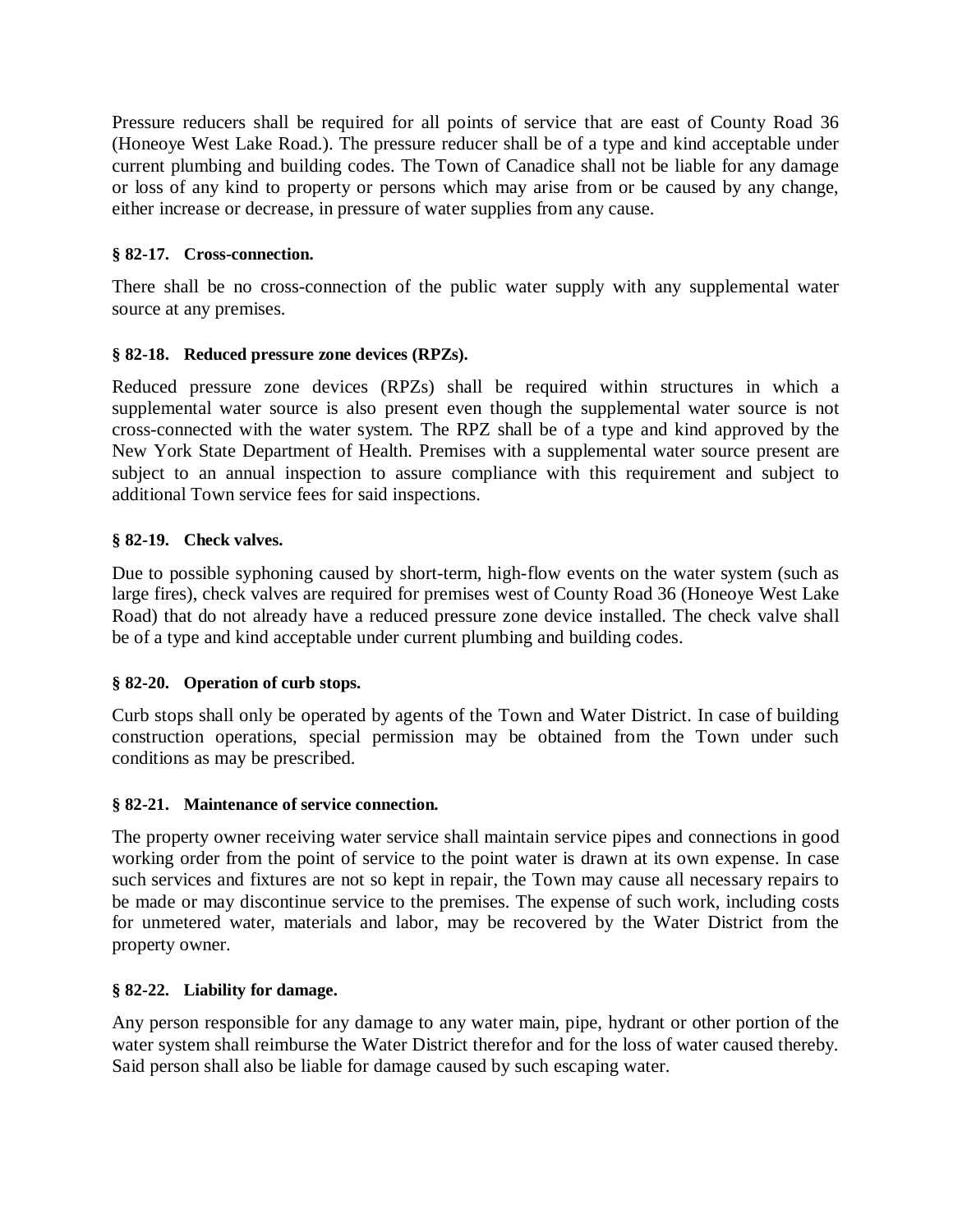### **§ 82-23. Shutting off water; liability for damages.**

The Town reserves the right to shut off the water to any premises, without notice, for as long a period as may be necessary for new construction, repairs or leakage tests. In nonemergency situations, advance notice will be provided. Service interruptions will be minimized to the greatest extent possible. The Water District and the Town shall not be liable for any damage which may result to any person or property as a result of a water shut-off.

### **§ 82-24. Metering required.**

All water furnished through service pipes shall be metered. Meters will typically include a remote read device to enable meter reading without entry inside the premises. No meters, including remote read devices, shall be set or removed or disturbed without the permission of the Town. All meters and remote read devices shall be furnished by the Water District after payment of the account setup and the connection charge. The Town shall approve the location of meters. Property owners or their agents shall install the meter and remote read devices subject to inspection and approval by the Town.

### **§ 82-25. Curb stop and meter allocation.**

Only one curb stop and one meter are provided for each premises. The property owner is responsible for operation and maintenance of any water distribution system to and within all structures beyond the curb stop and meter.

#### **§ 82-26. Testing of meter.**

Meters shall be taken out and tested upon complaint of the property owner and payment of a fee set forth in the Town's fee schedule. If the tested meter is not within three-percent accurate, the meter shall be repaired or replaced and the fee returned to the property owner.

#### **§ 82-27. Damage to meter.**

Property owners are responsible for any damage to meters or remote read devices and shall reimburse the Water District for the cost of such damage. This includes, but is not limited to, any damage that may result from allowing meters to become frozen or damaged by hot water or steam backflowing from a boiler or hot-water tank. The District may repair or replace damaged meters, charge property owners for said repair or replacement and collect using all acceptable methods.

#### **§ 82-28. Access to meter.**

The space occupied by the meter, meter pit and remote read device shall at all times be kept free from obstructions of any kind. The property owner shall provide ready and convenient access to the meter and the remote read device.

#### **§ 82-29. Meters for construction purposes.**

Water meters for construction purposes shall be set by the Water District at the expense of the contractor or person making such application therefor. If it is impracticable to place meters for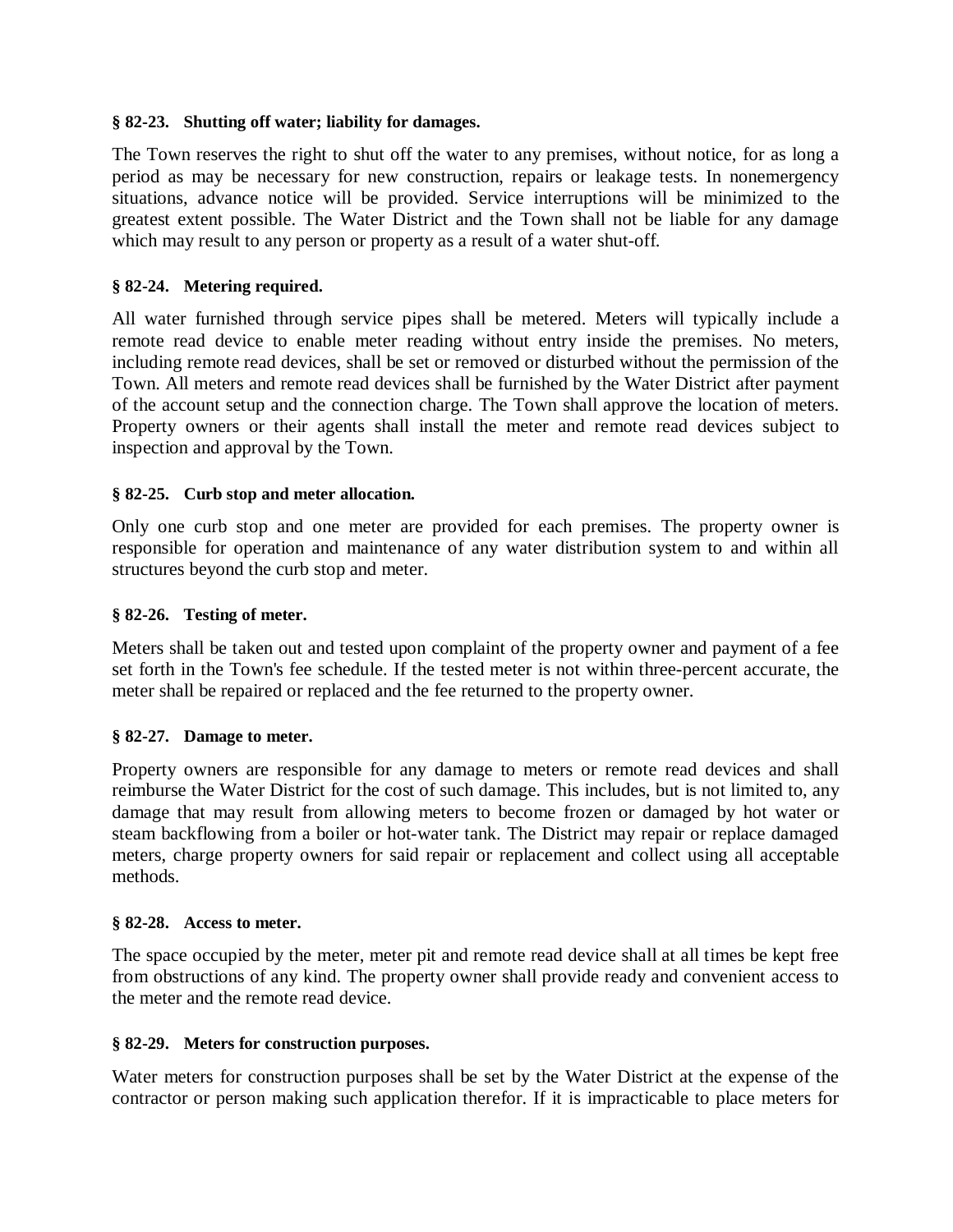such construction purposes, water may be supplied to the contractor or owner at a flat rate to be determined by the Town.

# **§ 82-30. Rates, fees and penalties.**

Generally, all water consumed shall be recorded and paid for by meter registration and at rates to be fixed by the Town. Such rates, fees and penalties shall be included in the Town's Fee Schedule and may from time to time be changed.

# **§ 82-31. Bills.**

Bills for metered water shall be payable quarterly and if not paid within 30 days shall be subject to a penalty set forth in the Fee Schedule. Failure to receive a bill shall not act as a waiver of said penalty. In case of inability to read the meter, an estimated bill will be submitted to the property owner.

# **§ 82-32. Abatement of charges.**

No abatement of the charges for water rents shall be allowed on account of the vacancy of any premises supplied with water unless the water supply is turned off by the Water District and the meter removed. For such suspension of service (service turnoff/turn-on), there shall be a fee set forth in the Town's Fee Schedule.

# **§ 82-33. Charges against premises; failure to pay.**

- A. All rates, fees and penalties for water, water services, installation, repairs and damages charged to the property owner, if not paid, shall be a lien on the premises. All such unpaid charges shall be added to the next general tax against the property.
- B. In the event a water bill remains unpaid for more than 60 days, or any charge as set forth in Subsection A above, the Town Board may, by resolution, cause the supply of public water to the premises to be shut off after giving at least 10 days' written notice to the property owner and occupant(s) of the premises by conspicuously posting at the premises a notice specifying the water shall be shut off on a date not less than 10 days thereafter and mailing by certified mail addressed to the owner and occupants at least 10 days prior to the proposed shut-off date. For multiunit/multifamily structures, the notice period is 15 days rather than 10 days. Such notice shall advise the property owner and occupants that the water supply to the premises shall be shut off on the specified date for nonpayment of a water bill unless the unpaid water bill and penalty are paid in full to the Town Clerk prior to the specified date. The water supply to such premises shall not be restored after shut-off until the unpaid water bill and penalties are paid in full.

# **§ 82-34. Debt service cost allocation.**

A. To retire the debt incurred by the Water District, the Town Board assesses, levies, and collects funds from each property owner on a benefit formula basis with each benefit unit responsible for a proportionate share of the annual debt payments. All property owners are responsible for a proportionate share of the annual debt payments, even if there is no service connection on the premises, in accord with the following formula: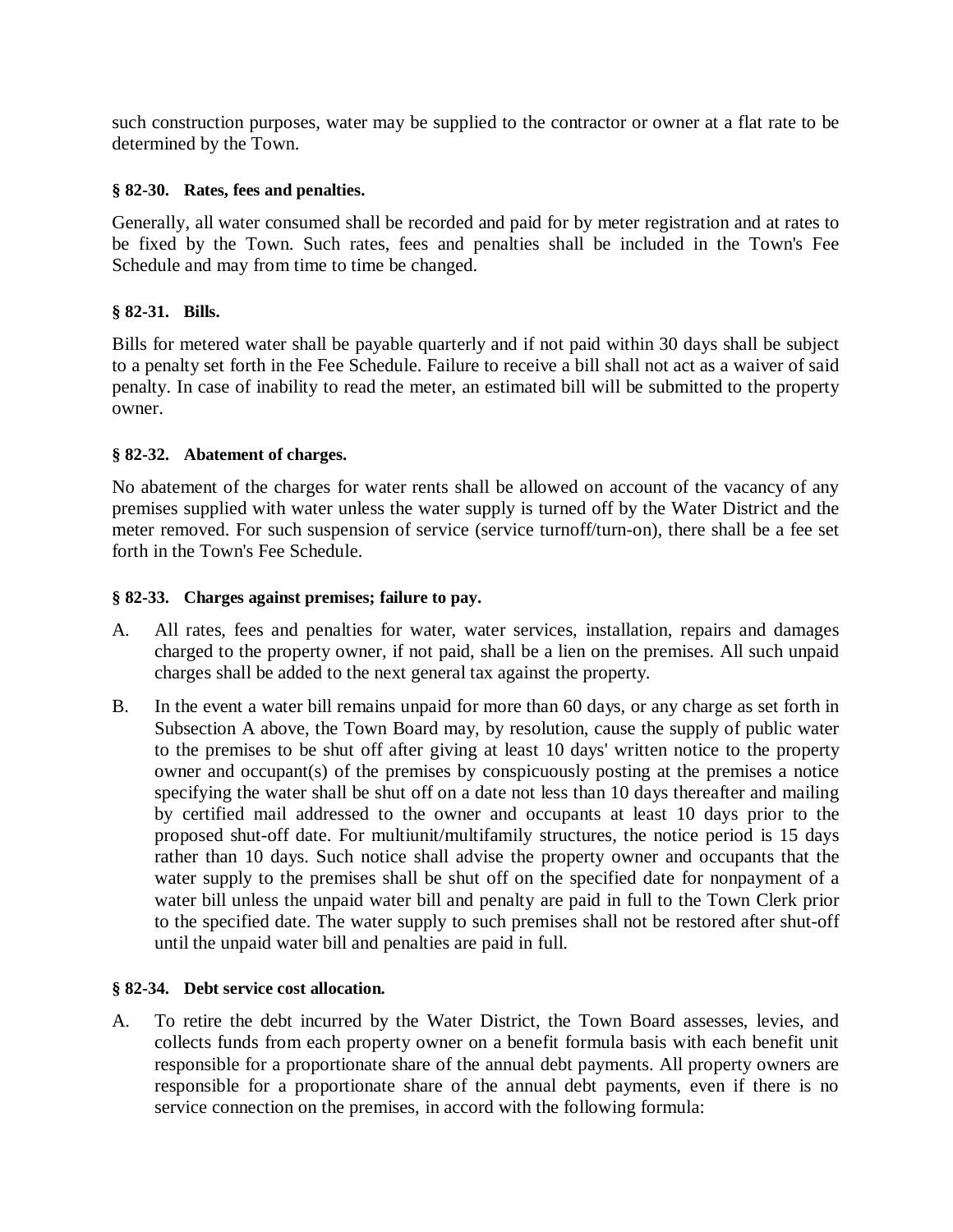- (1) On improved parcels, the first dwelling unit is assessed one benefit unit.
- (2) Additional dwelling units on improved parcels are assessed a 0.5 benefit unit per dwelling unit.
- (3) Vacant parcels with sufficient building area as defined by Town Code are assessed a 0.25 benefit unit.
- B. The total number of benefit units in the Water District is adjusted annually as parcels are subdivided or recombined and as additional dwellings are added to or removed from a premises pursuant to the real property records of the Town of Canadice.

# **§ 82-35. Hydrant control.**

All fire hydrants are under the control of the Water District. No person, except authorized agents of the Town, Water District or Fire Departments, shall operate, use or disturb any hydrant, or any part thereof, or take any water therefrom.

# **§ 82-36. Use of hydrants.**

No person shall use any fire hydrant for construction or other purposes without first obtaining a permit for such use from the Town and making a payment in advance in the amount set by the Water District. The hydrant shall be operated only by a proper hydrant wrench, which shall be obtained from the Water District. A reduced pressure zone device is required when a hydrant is used for any purpose other than firefighting or water system maintenance. All persons using hydrants shall immediately obey any instructions or orders that may be issued by the Water District to regulate the use of these hydrants. If required by the Town, a meter shall be applied to the connection made with the hydrant at the expense of the person using same, and said person shall pay for all water by meter measurement at the stipulated rates.

# **§ 82-37. Damage to hydrant.**

In the event of any damage to a hydrant by any person or its agent, having a permit for taking water from said hydrant, the holder of the permit shall pay such damages and all costs and expenses that may be incurred by reason thereof, on demand, to the Water District, including loss of water.

# **§ 82-38. Private fire-protection devices and lawn sprinklers.**

Connections of private fire protection devices and lawn sprinklers are only allowed by building permit and must be connected to metered services.

# **§ 82-39. Valve control.**

No persons except a duly authorized representative of the Town or Water District shall open, close or in any way interfere with any valve or gate in any water main or pipe, including individual service connection curb stop valves. Any person who has disturbed or displaced a valve box or who has covered a valve box with dirt, paving, plank or other material shall immediately replace the valve box or remove the obstruction.